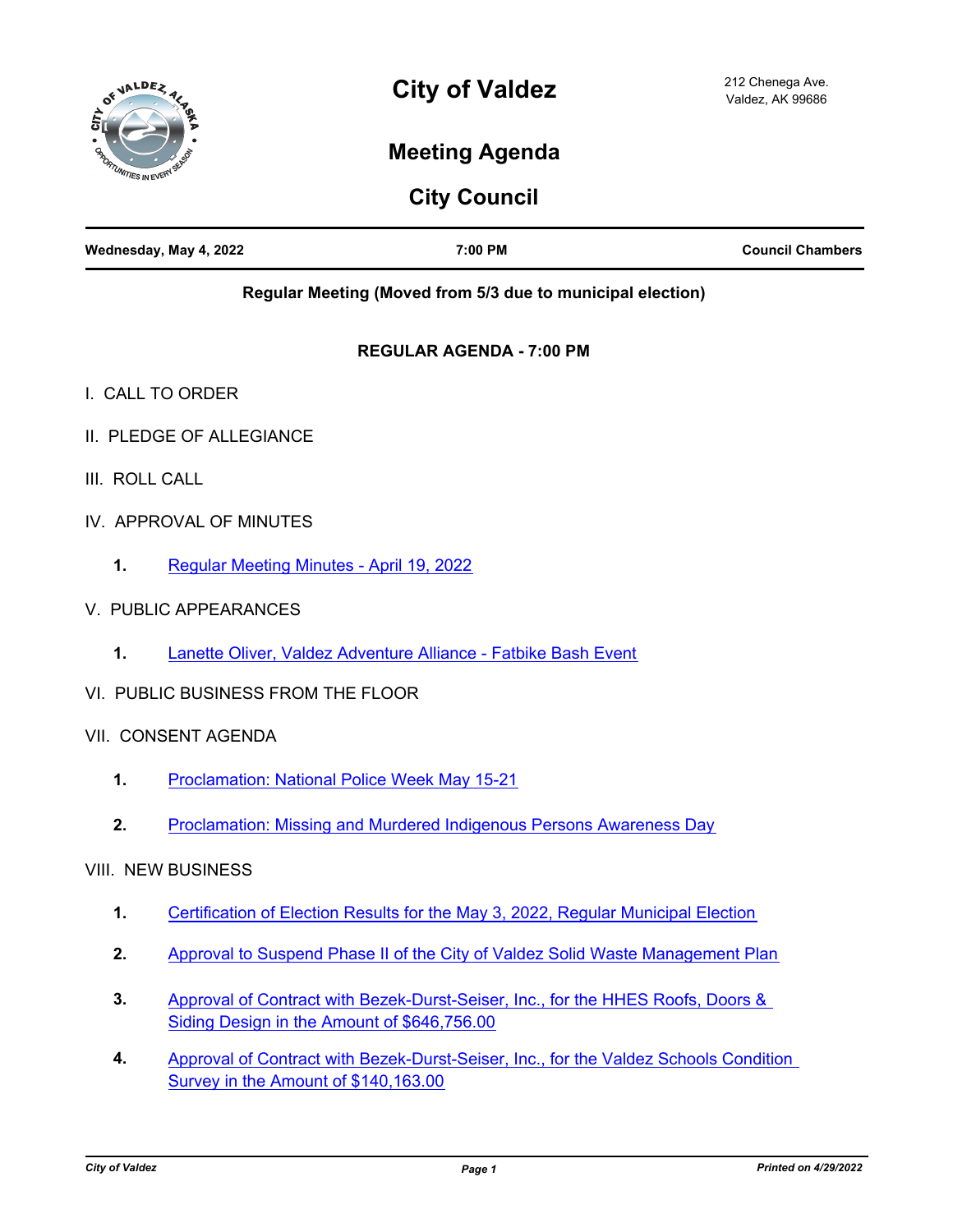- [Approval of Professional Services Agreement with CRW Engineering Group, LLC for](http://valdez.legistar.com/gateway.aspx?m=l&id=/matter.aspx?key=8022)  VCT Water Main Replacement Design in the Amount of \$330,007.00 **5.**
- Approval of Contract with Wolverine Summit JV for the Departmental Storage Facility (FS1) Renovation project in the Amount of \$752,000.00 **6.**
- [Approval of Professional Services Agreement with New Horizons Telecom, Inc. for the](http://valdez.legistar.com/gateway.aspx?m=l&id=/matter.aspx?key=8039)  Public Safety Radio Infrastructure Upgrades Design in the Amount of \$178,203.80 **7.**

#### IX. ORDINANCES

- [#22-05 Amending Chapter 2.12, Section 2.12.030, Titled Deputy City Clerk](http://valdez.legistar.com/gateway.aspx?m=l&id=/matter.aspx?key=7941)  Appointment. Second Reading. Adoption. **1.**
- [#22-06 Amending Chapter 3.12, Section 3.12.040 Relating to Residential Property](http://valdez.legistar.com/gateway.aspx?m=l&id=/matter.aspx?key=8045)  Tax Exemption. First Reading. Public Hearing. **2.**

#### X. RESOLUTIONS

- [#22-28 Authorizing a Lease with Alaska Guide Company, LLC for 2581 Richardson](http://valdez.legistar.com/gateway.aspx?m=l&id=/matter.aspx?key=8040)  Highway, a Portion of USS 439 Owned by the City of Valdez **1.**
- [#22-29 Authorizing the Negotiated Sale of 1.89 Acres within the Valdez Medical Park](http://valdez.legistar.com/gateway.aspx?m=l&id=/matter.aspx?key=8034)  Subdivision Senior Addition to Valdez Senior Housing Associates, LLC. **2.**
- [#22-30 Amending the 2022 City Budget by Transferring \\$800,000 from Unassigned](http://valdez.legistar.com/gateway.aspx?m=l&id=/matter.aspx?key=8030)  General Fund Balance to the Local Utility Inflation Assistance Program, and Authorizing Expenditure Therefrom **3.**
- #22-31 Establishing the 2022 Rate of Real Property Tax and Designating the [Number of Mills for each Dollar of Real Property to be Levied for Municipal and School](http://valdez.legistar.com/gateway.aspx?m=l&id=/matter.aspx?key=8038)  **Purposes 4.**
- [#22-32 Establishing Non Profit/Government Rates and Fees For Recreation Facility](http://valdez.legistar.com/gateway.aspx?m=l&id=/matter.aspx?key=8037)  **Rentals 5.**
- XI. REPORTS
	- **1.** [Treasury Report: February, 2022](http://valdez.legistar.com/gateway.aspx?m=l&id=/matter.aspx?key=8027)
- XII. CITY MANAGER / CITY CLERK / CITY ATTORNEY / MAYOR REPORTS
- 1. City Manager Report
	- **1.** [City Manager's Report](http://valdez.legistar.com/gateway.aspx?m=l&id=/matter.aspx?key=8041)
- 2. City Clerk Report